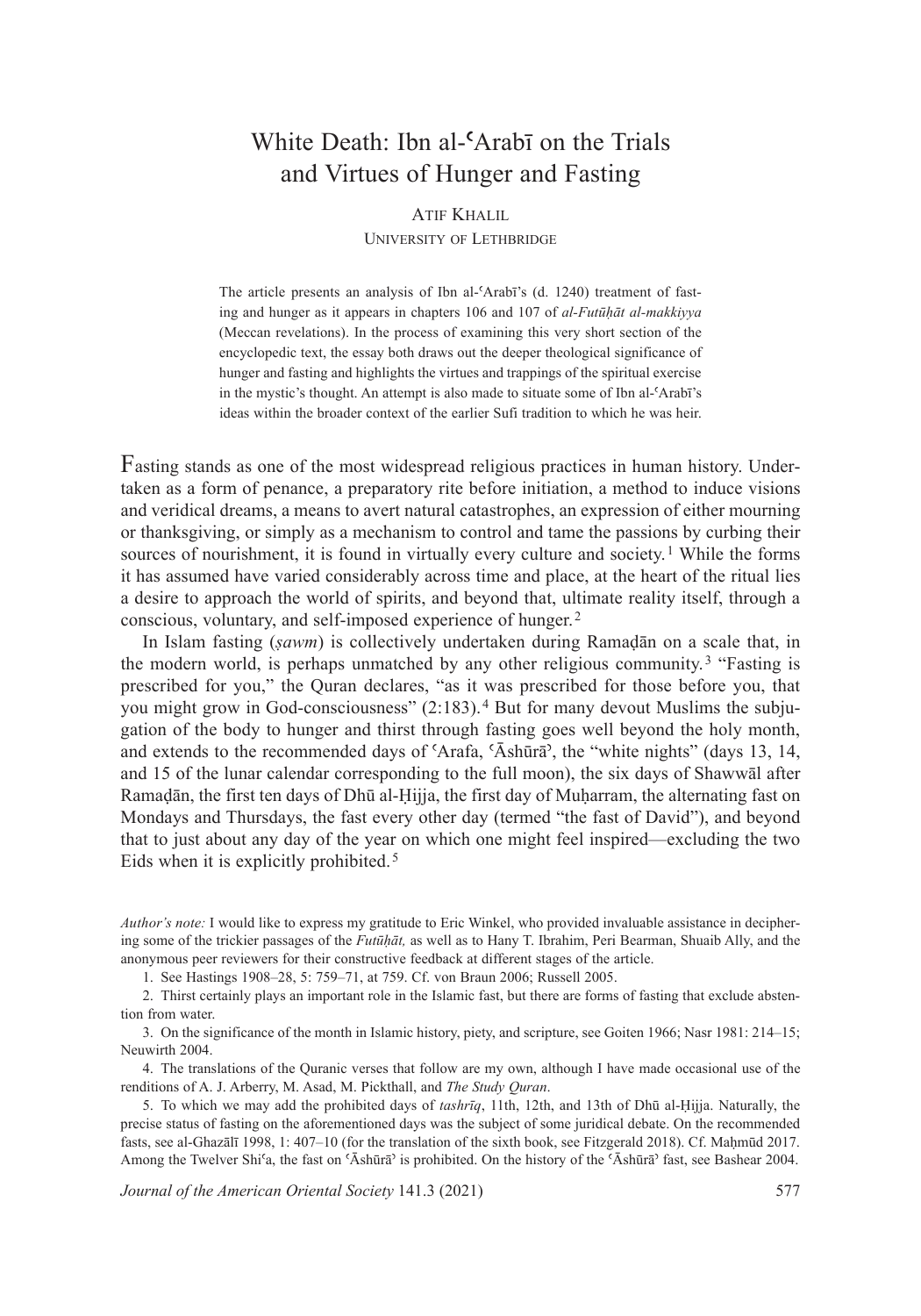The value ascribed to *ṣawm* is attested to in both the example of the Prophet as well as his many counsels. "Everything has a door," he once said, "and the door of devotional worship (*ʿibāda*) lies in the fast."<sup>6</sup> He also said, "Patience is half of faith," and "Half of patience lies in the fast."<sup>7</sup> Once a companion belched crudely in his presence, leading the Prophet to warn, "Those of you most satiated in this world will be hungriest in the next." On hearing this the man replied, "By God, from this day on I will never fill my belly to its full."<sup>8</sup> So proverbial was the austerity of the Prophet that 'Ā'isha (d. 678), his youngest wife, complained, "The first innovation  $(bid^{\mathcal{C}}a)$  introduced after the death of the Messenger of God was satiety (*shabʿ*)."<sup>9</sup> This is not to suggest that he denied himself the pleasures of life, discerning in them divine gifts, as is attested to by numerous traditions. In the words of Valerie Hoffman, the "overall attitude of Ḥadīth is that the Muslims should be neither too worldly nor too other-worldly: they should take, in the words of one *ḥadīth*, from both this world and the next."<sup>10</sup> Nevertheless, the Prophet's moderation certainly tilted in the direction of abstinence, and it was this propensity toward abstention that became the basis for the emphasis placed on *ṣawm* and hunger in the Sufi tradition, particularly among the early ascetics, the *zuhhād*.

The present article examines two very short chapters from Ibn al- $\text{Arab}$ <sup>r</sup>'s (d. 1240) *alFutūḥāt almakkiyya* on the trials and virtues of abstaining from food and drink, respectively entitled "On knowledge of the hunger that is sought" (*Fī ma<sup>c</sup>rifat al-jū<sup>c</sup> al-matlūb*) and "On abandoning hunger" ( $F\bar{\imath}$  tark al- $i\bar{u}$ <sup>c</sup>).<sup>11</sup> While the mystic addresses the question of fasting extensively in chapter seventy-one on the "mysteries of fasting" (*asrār al-ṣawm*), our focus will remain principally on the two chapters under consideration with a few excursions into other sections of the text. The two terse chapters fall within the broader section of the *Futūḥāt* devoted to the stations of the way, where Ibn al-ʿArabī examines in great length the metaphysical foundations of Sufi ethics.

Ibn al-ʿArabī opens the first of the two chapters by delineating the four deaths (*arbaʿa mawtāt*) that the spiritual itinerant must undergo on the journey to God,  $12$  each of which forms an indispensable element in the Sufi tradition of the *mawt* alluded to in the well-known hadith, "Die before you die."<sup>13</sup> These deaths<sup>14</sup> include the "green death" of wearing patched clothing as a mark of renunciation, similar in many ways to the "vow of poverty" found among Christian monks. ʿUmar ibn al-Khaṭṭāb (d. 644), we are informed, wore a robe of thirteen patches.<sup>15</sup> The symbolic significance of the color lies, according to some authorities, in its power to bring to life an essential inward beauty of the soul, which is free of the need of

6. Cited in al-Makkī 1995, 2: 332.

7. Both cited in al-Suhrawardī 2005: 346.

8. Al-Makkī 1995, 2: 325.

9. Al-Makkī 1995, 2: 327.

10. Hoffman 1995: 467. Hoffman's article is the single best survey of fasting in the Islamic mystical tradition. On fasting in early Muslim spirituality, see Gramlich 1997: 222–49, Khalil forthcoming; for a recent analysis of the eating habits of early Sufis, see Salamah-Qudsi 2019.

11. Ibn al-ʿArabī 1990, 13: 637–45. While the translations that follow are my own, I have liberally consulted Eric Winkel's rendition in his preprint edition (2016: 249–57).

12. Ibn al-ʿArabī 1990, 13: 637–38.

13. See the brief remarks on the significance of this tradition in Sufism by Ritter 2003: 193, 601; and Schimmel 2011: 135, 320.

14. The types of deaths explained here have been explained in greater detail by al-Sharnūbī 2011: 57. This work by the early twentieth-century Azhari scholar forms a commentary on a Sufi poem composed by his distant ancestor Shaykh Abū al-ʿAbbās Aḥmad al-Sharnūbī (d. 995*h*/1585f.).

15. Ibn al-ʿArabī 1990, 13: 637. Although as an Egyptian Sufi shaykh humorously informed me, in light of contemporary fashion trends "green death" must be appropriately contextualized.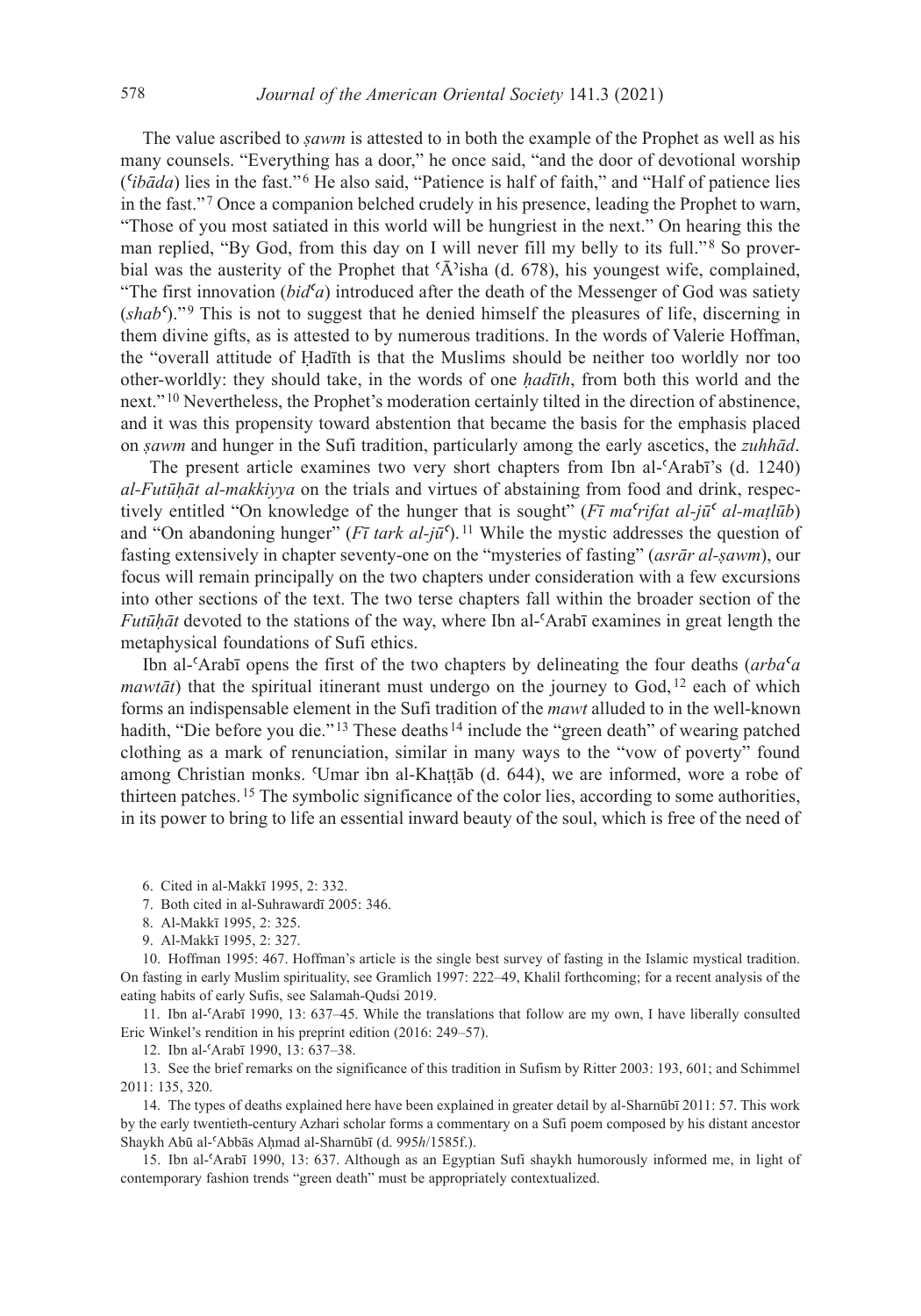outward ornamentation.<sup>16</sup> Then there is the "black death" of patiently enduring the offenses and injuries of others (*tahammul al-adhā*), without seeking retaliation or retribution. The harm *(adhan)* the wayfarer endures in a state of patience is similar to that which God himself patiently endures at the hands of humans, as Ibn al- $\Delta$ Arabī explains in his chapter on the station of patience.<sup>17</sup> In addition, there is the "red death" of opposing the soul's desires and baser inclinations (*mukhālafat al-nafs fī aghrāḍihā*), often explored in Sufi literature within the context of *mujāhada* and the "inner jihad."<sup>18</sup> A tradition of ʿAlī (d. 661) describes "red death" as death "by the sword"<sup>19</sup>—a death that may be interpreted in a more mystical sense as by the sword that bleeds and slays unruly passions. Red is after all the color of blood, the life-force that animates and sustains the body, and is sometimes associated in Persian color symbolism with "cheeks and bridal veils,"<sup>20</sup> and beyond that, erotic love, although the association with Eros cannot be pressed too far due to the noncelibate nature of Islamic spirituality, one that frequently combined detachment with married life.<sup>21</sup> Finally, there is the "white death" (*al-mawt al-abyaḍ*) of hunger ( $j\bar{u}^c$ )—its whiteness at least partially the result of the pale complexion or loss of "vital redness" of the one deprived of food and drink. ʿAlī's description of "white death" as death by plague ( $t\bar{a}$ <sup>*cūn*</sup>) seems to complement this view, since plague often brings with it famine and starvation.<sup>22</sup> Those versed in the medieval Islamicate folkloric tradition may also recall the story of Adam fasting in repentance after the Fall on the three "white days" of the full moon of the lunar calendar, through which he regained the lightness of a skin tone that had turned black from disobedience. 23 While there is no evidence to suggest that Ibn al-ʿArabī himself draws on this tradition, at least in its literal sense, and while the "spiritual racializing" in the story reflects certain ethnocentric undercurrents within Near Eastern culture that long predated Islam, and which are absent in Ibn al- $'Arab\bar{b}$ , the noncanonical tale may nevertheless be interpreted symbolically as a reference to the inward illumination brought about through voluntary hunger. This is because the soul purified through such a practice may be said to reflect the radiance of the divine light—much as the moon reflects the sun on the nights of the "white days" on which Adam fasted—thereby allowing the human being to realize her theomorphic nature as *imago dei* on earth. The close relationship between fasting and interior illumination finds confirmation in Kāshānī's (d. bet. 1329 and 1335) *Iṣṭilāḥāt alṣūfiyya*, where he explains that the hunger of the Sufis is named "white death" because it "whitens the interior and illuminates the face of the heart."<sup>24</sup>

 Ibn al-ʿArabī's debt to the early tradition is revealed by the fact that in his stipulation of the necessity of traversing four deaths, he is almost certainly drawing on al-Qushayrī's (d. 1072) *Risāla*, a manual he studied closely under the tutelage of one of his masters, the

16. Al-Sharnūbī 2011: 57. Sometimes it is also referred to as "yellow death" (*almawt alaṣfar*).

17. Ibn al-ʿArabī 1990: chap. 124: "Know—God grant you success—that God most High says, «Those who harm (*yu'dhūna*) God and his Messenger» [Q 33:57], thereby making it clear that he is harmed. He is named *al-sabūr* on account of the harm [he endures] of his creation."

18. Al-Sharnūbī 2011: 57–58.

19. The tradition is retraced to the eleventh-century Shi<sup>c</sup>i scholar al-Shaykh al-Mufīd (1995, 2: 372).

20. Schimmel 1992: 265.

21. While applicable to medieval Christian piety, Tor Andrae's claim (1987: 52) that if celibacy is the first commandment of the mystical life, then fasting is the second, cannot properly be applied to Islam. Thus, for example, we can read in Ibn al- $\text{Arab}$ <sub>1</sub> (1971: 96) an account of a saintly man who despite his renunciation could not live outside of married life, with such a state not negating his piety in the least, neither in the eyes of our mystic nor of others who knew the man.

22. Al-Shaykh al-Mufīd 1995, 2: 372.

23. Al-Suhrawardī 2005: 351.

24. Kāshānī 1992: s.v. al-mawt al-abyaḍ. For a comparative analysis of modern and premodern racism, see Ogunnaike 2016.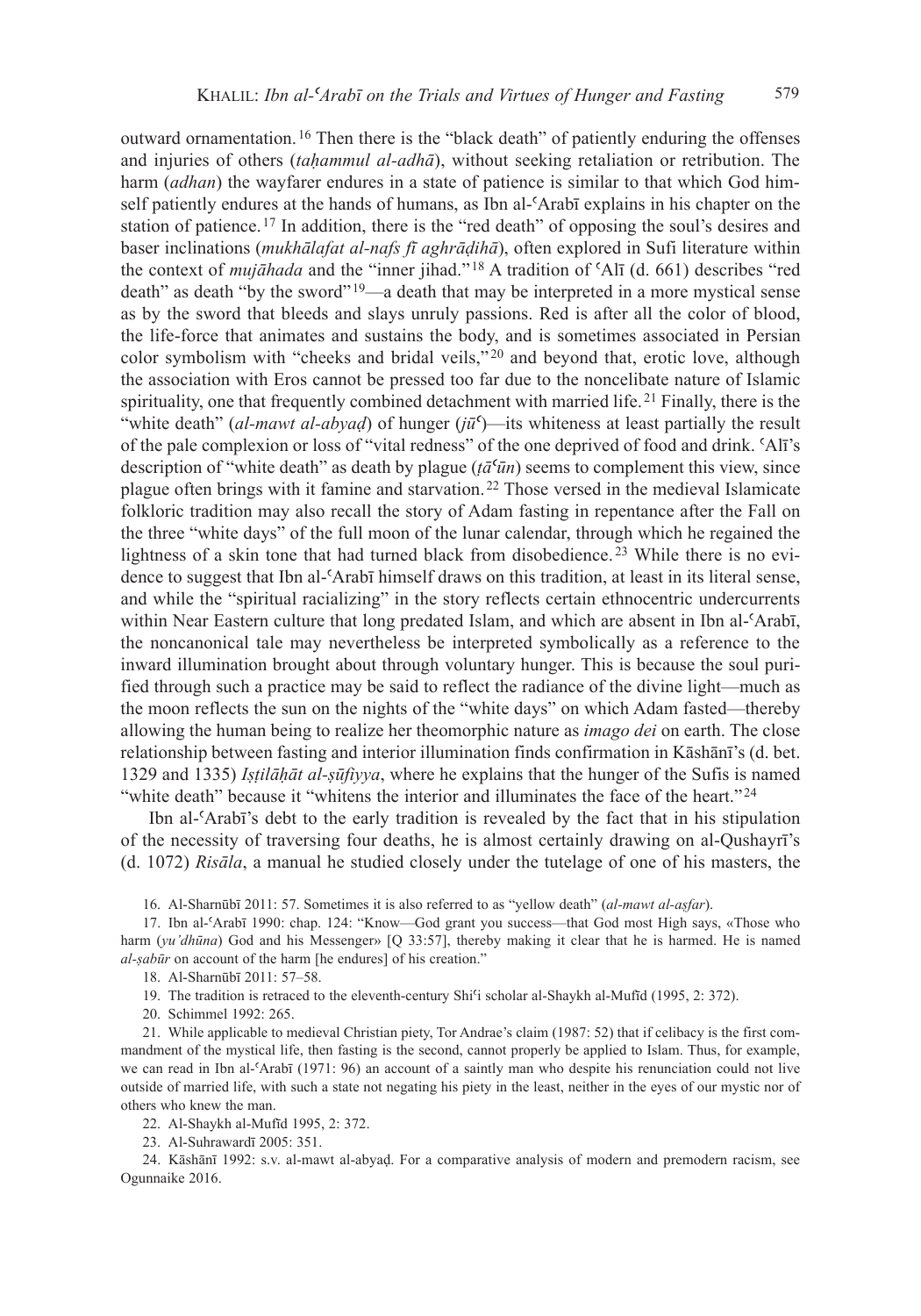saintly Yūsuf al-Kūmī, and through which he obtained his first exposure to the technical lexicon of the Sufis.<sup>25</sup> In fact, Ibn al-ʿArabī was so committed to the study of this work while he was in Andalusia that he was surnamed after its author.<sup>26</sup> In the *Risāla* we find a saying of Ḥātim al-Aṣamm (d. 852), a disciple of the celebrated Shaqīq al-Balkhī (d. 810), which records what may be one of the earliest descriptions of the necessary requirements of the spiritual life. "Whoever desires to follow our way," declared Ḥātim, "must assume four qualities of death (*arba<sup>c</sup>a khiṣāl min al-mawt*): white death, which is hunger; black death, which is putting up with the harms of others; red death, which is sincere activity in opposing the lower soul (*mukhālafat al-hawā*<sup> $\prime$ </sup>); and green death, which is wearing a garment whose patches have been stitched one over the other."<sup>27</sup> The strongly ascetic impulse behind Ḥātim's words, emblematic of the mode of piety fostered in the early tradition, was in his particular case likely due to the influence of his teacher Shaqīq, who was himself a disciple of Ibrāhīm b. Adham, renowned for having renounced an entire kingdom to live in prayer and poverty (*faqr*), and for becoming a model of the latter virtue for posterity.<sup>28</sup> From Ḥātim we have another saying, reflective of the same self-abnegating qualities for which Ibrāhīm became so well known: "A morning does not pass," he remarked, "without Satan asking me, 'What will you eat? What will you wear? And where will you live?' I answer, 'I shall eat death, I shall wear the shroud, and I shall live in the grave'."<sup>29</sup>

Ibn al- $\langle$ Arabī then turns to explain the purpose behind *al-jū*<sup> $\zeta$ </sup> *al-matlūb*, the hunger that is sought. It is, he states, a voluntary hunger whereby the natural constitution of the body is maintained in such a manner that it is given no more than it absolutely needs, while remaining free of all excess (*taqlīl fuḍūl al-ṭab<sup><i>c*</sup>). It is also to allow for a stillness from movements toward fulfilling the usual needs of the body (*al-sukūn 'an al-haraka ilā al-ḥāja*), thereby facilitating through an external quieting of motion an inward tranquility. More importantly, beyond all of these it is to realize or participate in *al-sifa al-samadāniyya*, the quality of God's eternal self-sufficiency, his freedom from want and need—exemplified by the divine name al-Samad.<sup>30</sup> But what precisely might Ibn al-'Arabī mean here? How is fasting tied to God's *ṣamadāniyya* (or *ṣamadiyya*)? To better understand what our mystic has in mind, we must turn to the tenth-century treatise on the rules of the inward life, Abū Naṣr al-Sarrāj's (d. 988) *Kitāb alLumaʿ*. In his brief but penetrating chapter on the *ṣawm*, he opens his inquiry with a commentary on the well-known divine tradition (*ḥadīth qudsī*), "The fast is mine, and its recompense belongs to me" *(al-şawm lī wa-anā ajzī bihi*). In his explanation, he draws attention to two levels of meaning in the divine report. The first of these is that since the fast is the only act of devotional piety that involves the abstention of an act—unlike every other form of religious activity—the one who fasts is marked by a special kind of sincerity in that his piety remains entirely hidden from the gaze of others. The nature of the devotional act therefore confers upon the one who undertakes it a certain measure of protection from hypocrisy, since there is nothing to show or to be seen. The fast "is mine," explains al-Sarrāj,

25. Ibn al-ʿArabī's relationship with this master was so intimate that after his death he would summon his spirit at will to seek counsel on a spiritual matter. See Corbin 1969: 224.

26. That is to say, he was given the surname "al-Qushayrī." Addas 1993: 102. For more on Ibn al-ʿArabī's use of the *Risāla*, see Chodkiewicz 2009.

27. Al-Qushayrī 2002: 83 (section on Abū ʿAbd al-Raḥmān Ḥātim b. ʿAlwān).

28. See Khalil 2016.

29. Al-Qushayrī 2002: 82 (section on Abū ʿAbd al-Raḥmān Ḥātim b. ʿAlwān).

30. The name occurs once in the Quran (112:2). It has been variously rendered by translators as "The Everlasting Refuge" (Arberry), "The Eternal, Absolute" (Yusuf Ali), "He on whom all depend" (Shakir), "The Eternal, Uncaused Cause of all Being" (Asad), and the "Eternally Sufficient unto Himself" (*Study Quran*).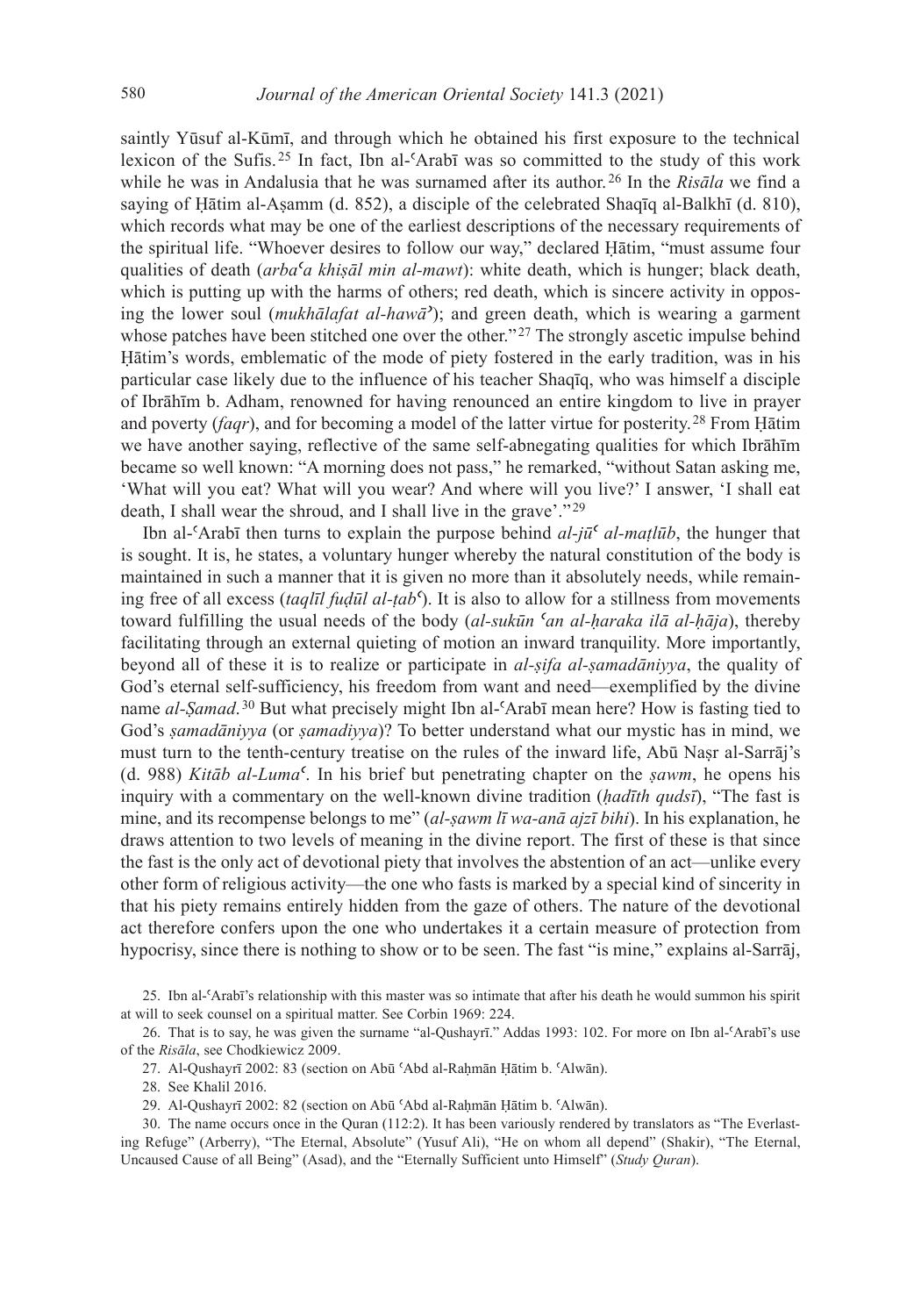because no one sees it but God alone. Secondly, and more relevant to our purposes, since the fast involves not only the absence of an act, but also withholding from oneself what nourishes the natural constitution of the body, it allows the one who fasts to participate, commensurate to her own level of existence, in God's own independence, in his quality of *ṣamadiyya* and therefore, paradoxically, in divine transcendence (*tanzīh*). When the faster forgoes food and drink, thereby overcoming the most elemental desire of the body, she becomes divinelike through a participation in God's freedom from material nourishment, since after all he neither eats nor drinks.<sup>31</sup> The fast is therefore the only act that allows the human being to experience and take part in the otherness of God, in a nature that remains eternally qualified by complete independence.<sup>32</sup> Moreover, the reward that God has in store for the fast transcends human imagination because the act itself transcends acts, and because it involves the assumption of a divine quality, in this case that of transcendence through *ṣamadiyya*. Additionally, the reward has no limit, since the act, being the absence of an act, itself has no limit (at least not in the conventional sense), and also because the  $\bar{s}a$ <sup>*imūn*</sup> (those who fast) are *şābirūn* (patient), and "the *şābirūn* will receive their rewards without limits" (Q 39:10)<sup>33</sup> whence the final refrain of the *hadīth qudsī*, "and its recompense belongs to me."<sup>34</sup>

The fact that Ibn al-ʿArabī is developing this line of thinking is confirmed when we turn to chapter 71 of the *Futūḥāt*. There he explicitly draws the aforementioned connection and elaborates it in remarkable detail, in a way that allows us to better appreciate the full import behind al-Sarrāj's words. The Prophet, we are told, was once approached by one of his companions for counsel. "Take upon yourself the fast," he replied, "for it has no likeness" (*lā mithla lahu*) <sup>35</sup>—the final words being critical here since they echo a scriptural passage frequently cited in classical discussions around Islamic theology. The uniqueness of the fast among devotional acts, argues Ibn al-ʿArabī, is not only because it entails the abandoning of an act (*tark*), but because it is analogous to God's uniqueness among created things, since "there is nothing like unto him" (*laysa ka-mithlihi shayʾ*) (Q 42:11). Through the *lā mithla lahu* of the fast, declares the mystic, the one who fasts becomes dissolved in the *laysa kamithlihi shayʾ* of God, that is to say, in divine *tanzīh*. When the hadith has God state, "the fast is mine," it is because of the unique meeting between the divine and human orders that takes place through the *ṣawm*, where God himself becomes the reward of the one who fasts, or to be more precise, where God himself becomes the *ṣāʾim*. And this, as we have seen, is because the *ṣāʾim* assumes the divine attribute of *ṣamadāniyya*, or the divine name *al-Şamad*, by forgoing his own creaturely attribute of eating and drinking. However, the divine transcendence in which the human being participates must be qualified since it is limited in nature, not total in its scope—absolute transcendence belonging to divine majesty alone––and this is due to the compulsion of the human being (both by nature and religious law) to eventually break the fast, unlike God whose fast is enteral since he remains eternally free of want.<sup>36</sup>

31. "The *ṣamad* is the one who has no *jawf* [belly, stomach, cavity, hollowness]. He has need for neither food nor drink." Al-Sarrāj 2001: 151.

32. Al-Ṣarrāj 2001: 151.

33. The intimate relationship between patience and fasting, highlighted in the hadith cited above, was extensively developed in Sufi literature, particularly in light of classical definitions of patience, *ṣabr*, as an act of "selfrestraint" or "holding the soul back" (*habs al-nafs*). See, for example, Hujwīrī 1992: 321–22.

34. Al-Ṣarrāj 2001: 151–52. See also Hujwīrī's explanation of this tradition (1992: 320).

35. Ibn al-ʿArabī 1990, 9: 103, 104. While I have consulted the English rendition of this chapter by A. Bewley (Ibn al-ʿArabī 2009), the translations that follow are my own.

36. Ibn al-ʿArabī 1990, 9: 103.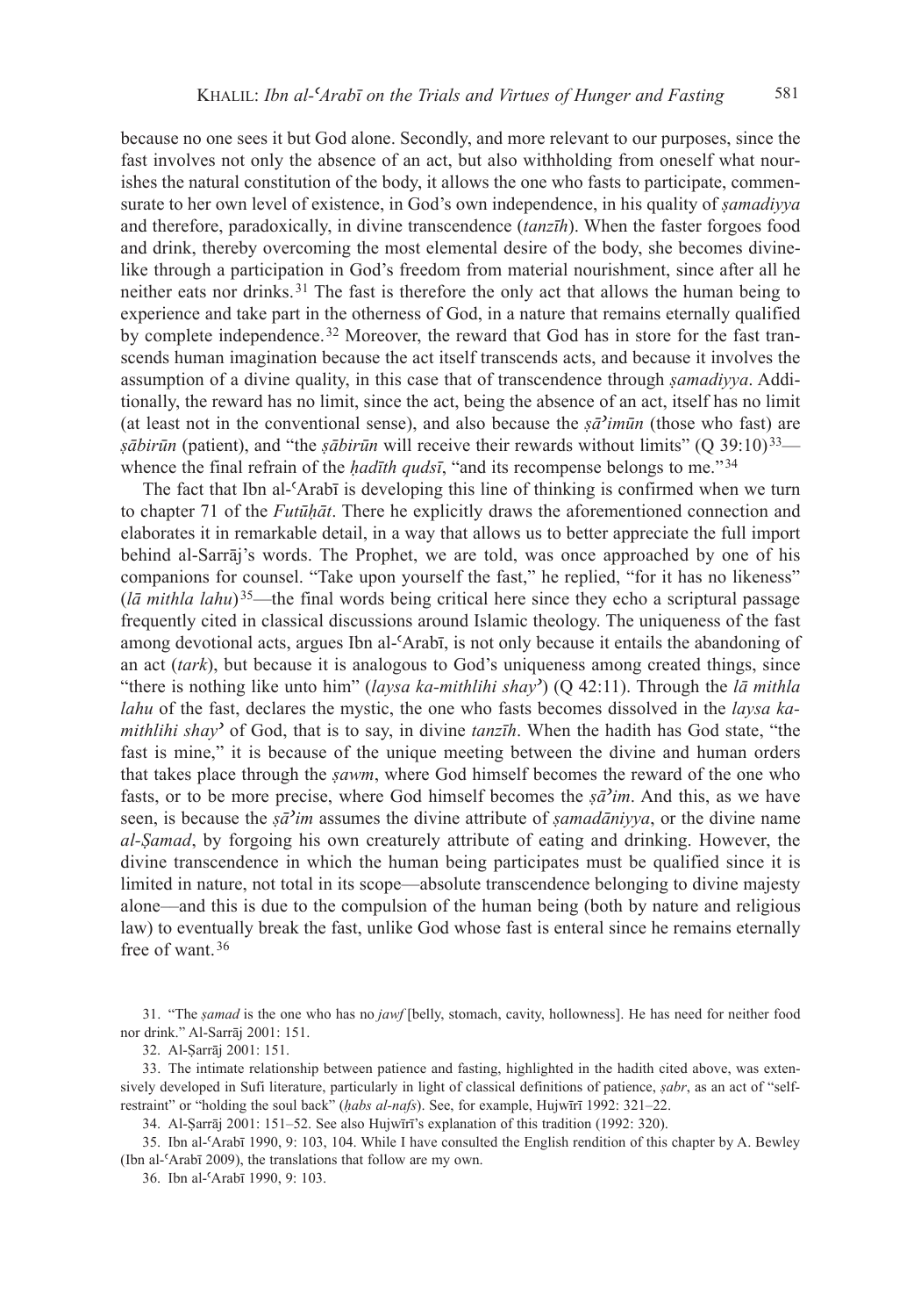Yet the unique relation between the human fast and divine *ṣamadāniyya* remains, and it is highlighted again by Ibn al-ʿArabī when he draws attention to a little-known hadith, "Do not say Ramaḍān for Ramaḍān is a name (*ism*) from among the names of God Most High."<sup>37</sup> While the chain of transmission of the tradition in question—also cited by al-Ghaz $\overline{a}I^{\overline{3}8}$  was subject to some criticism by the hadith scholars due to the weakness of one of its links, for Ibn al-ʿArabī it is strengthened through an implied confirmation of its content present in scripture: when the Quran speaks of Ramaḍān, it either prefaces it by "the month of" (as in *shahr ramaḍān*, Q 2:185), or refers to it simply as "the month" (also Q 2:185), but it never identifies it as Ramaḍān alone, and this is at least partially to allude to its status as a divine name. That is to say, the name is distinguished from the month named after it because the latter is always qualified by *shahr*. Furthermore, as in the case of the *ṣawm*, Ramaḍān "has no likeness" because it is the only month of the lunar calendar named after a name of God. And since this is the month in which the self-disclosure of God's *ṣamadāniyya* occurs collectively in the Muslim community of fasters, the meaning of its name is itself *ṣamad*, thereby rendering Ramaḍān the month of *ṣamadāniyya*. In other words, the self-disclosure of God's *ṣamadāniyya* occurs in its fullness in the month after which it is named. Ibn al-ʿArabī is adamant that the uniqueness of the month is not on account of its holiness or sanctity, since Rajab was described by the Prophet as sacred (*muḥarram*).<sup>39</sup> Its uniqueness—apart from being the month of revelatory descent—lies in it being the only month named after a divine *ism*, the meaning of which calls attention to God's eternal self-sufficiency, independence, and freedom from want.<sup>40</sup>

Returning to chapter 106, Ibn al- $\text{Arabi}$  continues by explaining that the hunger that is sought—the white death that illumines the heart—must be entirely voluntary (*ikhtiyārī*) and constrained by religious law. It does not apply to those deprived of food by necessity, poverty, or from illness, or to those whose mystical states and divine inrushes are so intense that they are incapacitated from eating and drinking. Nor, for that matter, does it apply to those fed from the unseen world in such a way that the effects of the supernatural nourishment are discernible in their bodily powers (*quwwa*), soundness of mind (*siḥḥat alʿaql*) and the preservation of their temperament and constitution (*hifz al-mizāj*).<sup>41</sup> The Prophet himself, according to Muslim belief, experienced such nourishment, on account of which he would prohibit his disciples from fasting for as long as he did lest they harm themselves out of a desire to emulate his model. His saying "God gives me food and drink" is well known in Islamic tradition.<sup>42</sup> In early Sufi texts, similar claims were also made about the friends of God, namely, that some of them could be nourished from the unseen, not because their ranks were equal to that of the Prophet, but because as "inheritors of prophets" their *karāmāt* or charismatic gifts followed the *muʿjizāt* or miracles of God's messengers. 43 In an autobio-

- 37. Ibn al-ʿArabī 1990, 9: 115.
- 38. Al-Ghazālī 2008: 237.
- 39. Ibn al-ʿArabī 1990, 9: 116. For a historical analysis of the significance of the month, see Kister 1971.

40. In later tradition we find a curious application of this insight into the nature of the fast in a debate in Islamic jurisprudence. In *al-Mīzān al-kubrā*, al-Shaʿrānī (d. 1573) notes that among those who inclined toward the view that the use of the *miswāk* (tooth-cleaner) was permissible during the fast, one group argued that because the fast involves participation in *ṣifa ṣamadāniyya*, it requires remaining free—like God himself—of human imperfections, blemishes, and impurities, in both the sensorial and spiritual dimensions of the human being. Thus, just as the fasting person must refrain from foul and pungent speech, such as backbiting, slander, and lying, he should also strive to keep himself free of foul and pungent odors. See al-Shaʿrānī n.d., 2: 26.

- 41. Ibn al-ʿArabī 1990, 13: 639.
- 42. Muslim, *alṢaḥīḥ*, kitāb al-ṣawm, nos. 2426–30.
- 43. Cf. the sections on fasting and hunger in al-Sarrāj 2001.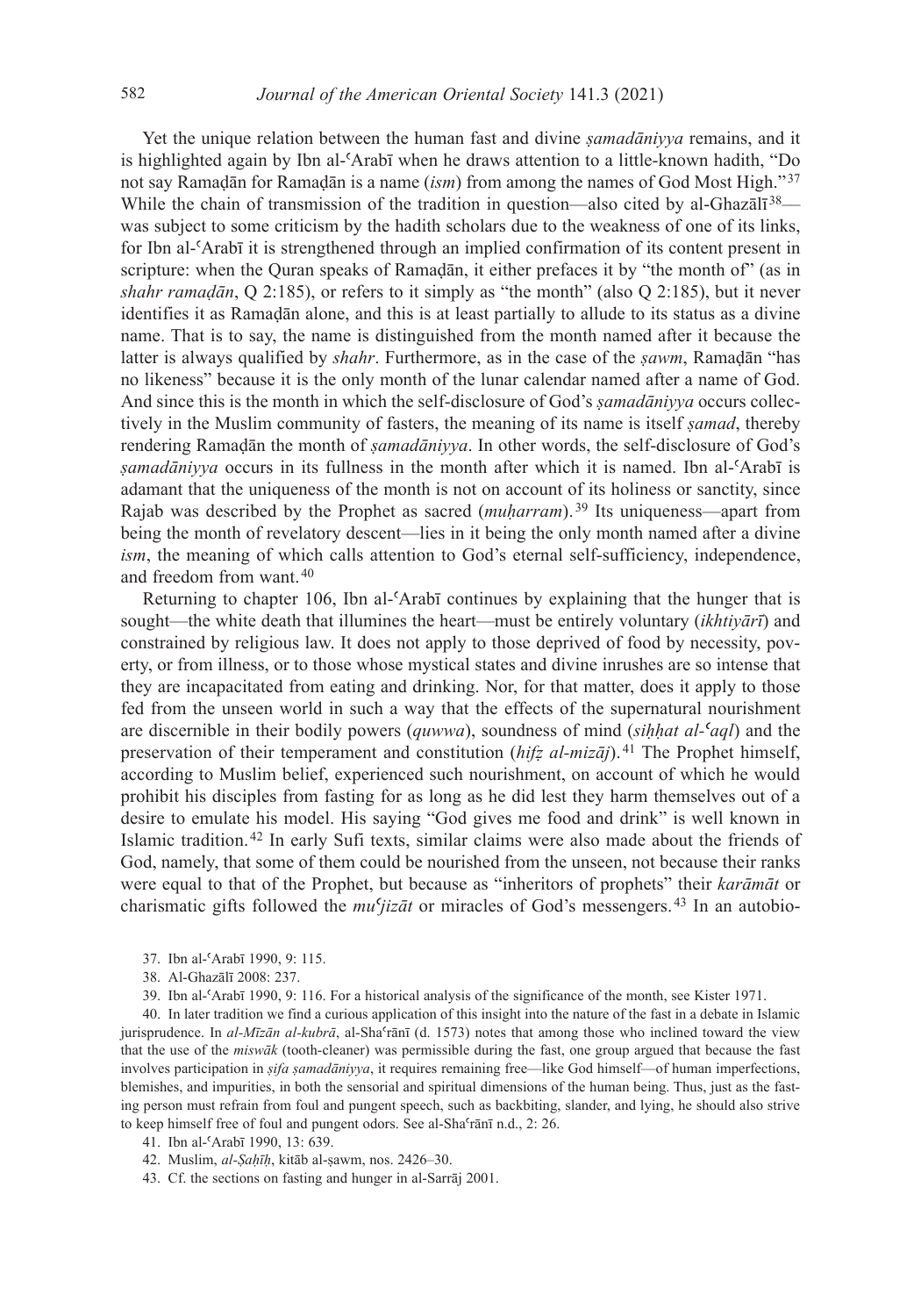graphical interlude elsewhere, Ibn al-ʿArabī professes to have undergone similar nourishment, so much so that its signs became visible in the plumpness of his body.<sup>44</sup> But this is not the white death of which Ibn al-ʿArabī speaks, the value of which lies in the faster's "taste" of hunger. The special merit of the *jūʿ* under consideration applies only to those who have the means to eat and drink (*ṣāḥib fāʾida*) but consciously and willfully abstain, being nourished neither "from above" nor from within the confines of the ritual fast. The emphasis Ibn al-ʿArabī seems to place on the value of *experiencing* hunger cannot be overstated, and may be better appreciated when we consider that the supreme fast in Muslim tradition lies in the fast of David, since it prevents the body from becoming so habituated to *ṣawm* that it no longer feels the deprivation of food and drink.

Ibn al-ʿArabī insists throughout the chapter that the hunger that is sought must be pursued within the boundaries of the ritual fast: "We have no way to God," he states, "except through what has been revealed (*al-wajh al-mashrū<sup>c</sup>*)."<sup>45</sup> If there were a method of hunger more beneficial for the human soul than *ṣawm*, then God would have revealed it, but he did not. Moreover, to breach the norms of the fast through Herculean feats of asceticism is to display discourtesy to God (*sūʾ al-adab*).<sup>46</sup> "It is necessary for the upright wayfarer that he not exceed the bounds set by the law," declares Ibn al-ʿArabī, "in order that he may be a follower, for to abandon an act out of compliance yields a greater reward than to act out of innovation (*ibtidāʿ*)."<sup>47</sup> Thus, if one desires to pursue a hunger that bears fruit, it must be undertaken in the *ṣawm* proper. Commenting on perhaps the most frequently cited hadith in Sufi literature on fasting and hunger, "Verily Satan flows through the child of Adam as blood flows, so stem his flow by hunger and thirst," our mystic notes that both the ulema and "people of God" are in complete agreement that it was not hunger alone but the hunger of the ritual fast that the Prophet was alluding to, as well as "reducing the amount of food in the predawn meal for the one who is continuing [the fast], and reducing it during the evening's breaking of the fast for the one who is not."<sup>48</sup> But to encourage wayfarers to hunger outside of the fast is a feature of the "people of error from among the people of this way" (*ahl al-ghalat min ahl hādhihi alṭarīq*).

The cardinal place Ibn al-ʿArabī assigns to confining hunger as a spiritual method to the ritual fast affords him an opportunity to voice his criticisms of wayfarers and even spiritual guides who went astray on the matter. Among the cases he singles out, Ibn al-ʿArabī cites those "who have their disciples fast only to have them eat before the sun sets," i.e., before the time for the breaking of the fast technically arrives. This is an "error on their part and reflects an ignorance of the way laid out by God (*ṭarīq Allāh*)." If by such a strategy they sought to oppose the self (*mukhālafat al-nufūs*), there were, he argues, other means available to them more congruent with the religious law. From his brief remark—an admonition to the reader not to fall into a similar trap—it is unclear precisely why those attributed with such an anomalous practice would have undertaken it, or what their justification might have been. Some light may be shed on this matter, however, if we turn again to al-Sarrāj's *Lumaʿ*, where after a brief overview of fasting and hunger, he highlights some of the variations of the practice among his contemporaries and predecessors, as well as some of the debates about these practices. Among the examples he provides, he cites the case of a man who would break his

<sup>44</sup>. Ibn al-ʿArabī 1990, 8: 345.

<sup>45</sup>. Ibn al-ʿArabī 1990, 13: 638.

<sup>46</sup>. For a comprehensive overview of *adab* in Ibn al-ʿArabī, see Gril 1993. See also Chittick 1989: 175. For a recent compilation of essays on *adab* in Sufism, see Chiabotti et al. 2016.

<sup>47</sup>. Ibn al-ʿArabī 1990, 13: 640.

<sup>48</sup>. Ibn al-ʿArabī 1990, 13: 640–41.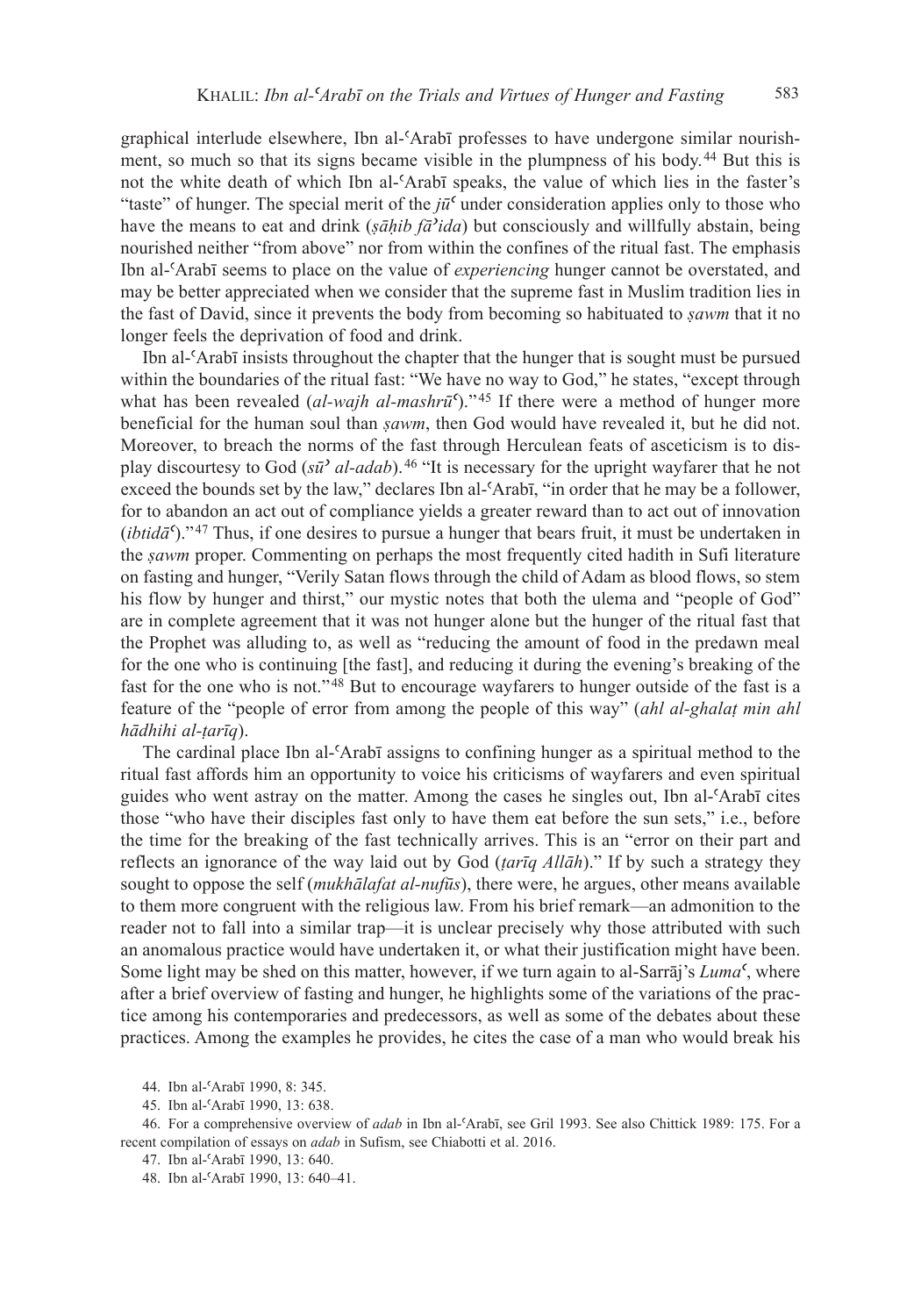fast before the time for completing it had arrived as a way of disciplining his soul. His reasoning, al-Sarrāj clarifies, was that he would experience the hardships of the fast without the pleasure of having completed it, and without the satisfaction of anticipating a reward from God for its fulfillment. To quote the passage in its entirety:

It has reached me that one of the inhabitants of Wāsiṭ fasted for many years, but would break his fast before sunset (*qabla ghurūb alshams*) except in the month of Ramaḍān. A group of people censured him for it because it had no basis in revealed knowledge, even though the fast was voluntary. Another group commended the practice because the individual in question sought to tame his soul through hunger without deriving pleasure from the fast, and without the reward that God has promised the person who fasts—he took no satisfaction from that. In my view those who censured him were correct, because he intended to fast, and therefore its fulfillment was binding on him. If he did not intend to fast, then he was practicing austerity with respect to food, and of such a person it cannot be said that he is fasting at all. Success lies with God.<sup>49</sup>

Al-Sarrāj's view of the matter, as the passage makes clear, is similar to that of our mystic. The great Sufi master and contemporary of Ibn al-ʿArabī, Shihāb al-Dīn al-Suhrawardī (d. 1234), also weighed in on the debate with a perceptive observation in his *ʿAwārif al-maʿārif*, even specifically mentioning al-Sarrāj by name: even though the man in question deprived himself of the pleasure of the fast, he still obtained the pleasure of its abandonment, and this was because he broke a fast that was close to completion as a way of taming the soul, but in such a way that a subtle joy remained inescapable. For al-Suhrawardī, since a sweetness and sense of accomplishment was inevitable, whether he completed the fast or ended it before its completion, it would have been better for the man to keep to the rules of the religious law by carrying out the fast to its proper end.<sup>50</sup> In the context of this discussion, Ibn al-ʿArabī adds that if one's intention is to oppose the self with respect to food, one should simply oppose it, outside of the fast, in what one eats. And this may be obtained by consuming lawful food for which one has a natural distaste, as a way of taming the soul, and beyond that, unearthing God's hidden blessings in it.

It should be clarified that even though Ibn al- $\Delta$ rabī emphasizes the importance of pursuing hunger through the fast, it does not follow that he encourages satiety (*shabʿ*), let alone eating to one's full, outside of the fast's confines. As he states in chapter 107, which runs no more than a few lines, "abandoning hunger in the eyes of the people of God is not satiety; instead, it is to give the self (*nafs*) its right with respect to the nourishment through which God maintains its health and the uprightness of its form."<sup>51</sup> Drawing attention to the dangers inherent in pursuing fasting and hunger to extremes, he cites the example of Abū al-Dardā<sup>3</sup> (d. 652), who went to such lengths in his ascetic self-mortification that he began to neglect the needs of his body and family. When the Prophet was informed of the self-lacerating regimen of his companion, he warned him to exercise moderation. "Stand up at night in prayer and sleep," he instructed, "fast and break the fast, and give each owner of a right its right." But the balance encouraged by the Prophet, as noted above, tilted toward renunciation, so much so that it would not be inaccurate to describe his way as that of a "moderate asceticism." Above all, the Prophet, for Ibn al-ʿArabī, discouraged extremes. While his spiritual method gravitated toward austerity, it was an austerity that avoided harming the body and embodied simplicity more than anything else. This seems to be what our mystic has in mind when he speaks of the value of abandoning hunger, that is to say, the necessity of a spiritual

<sup>49</sup>. Al-Sarrāj 2001: 155.

<sup>50</sup>. Al-Suhrawardī 2005: 350.

<sup>51</sup>. Ibn al-ʿArabī 1990, 9: 644.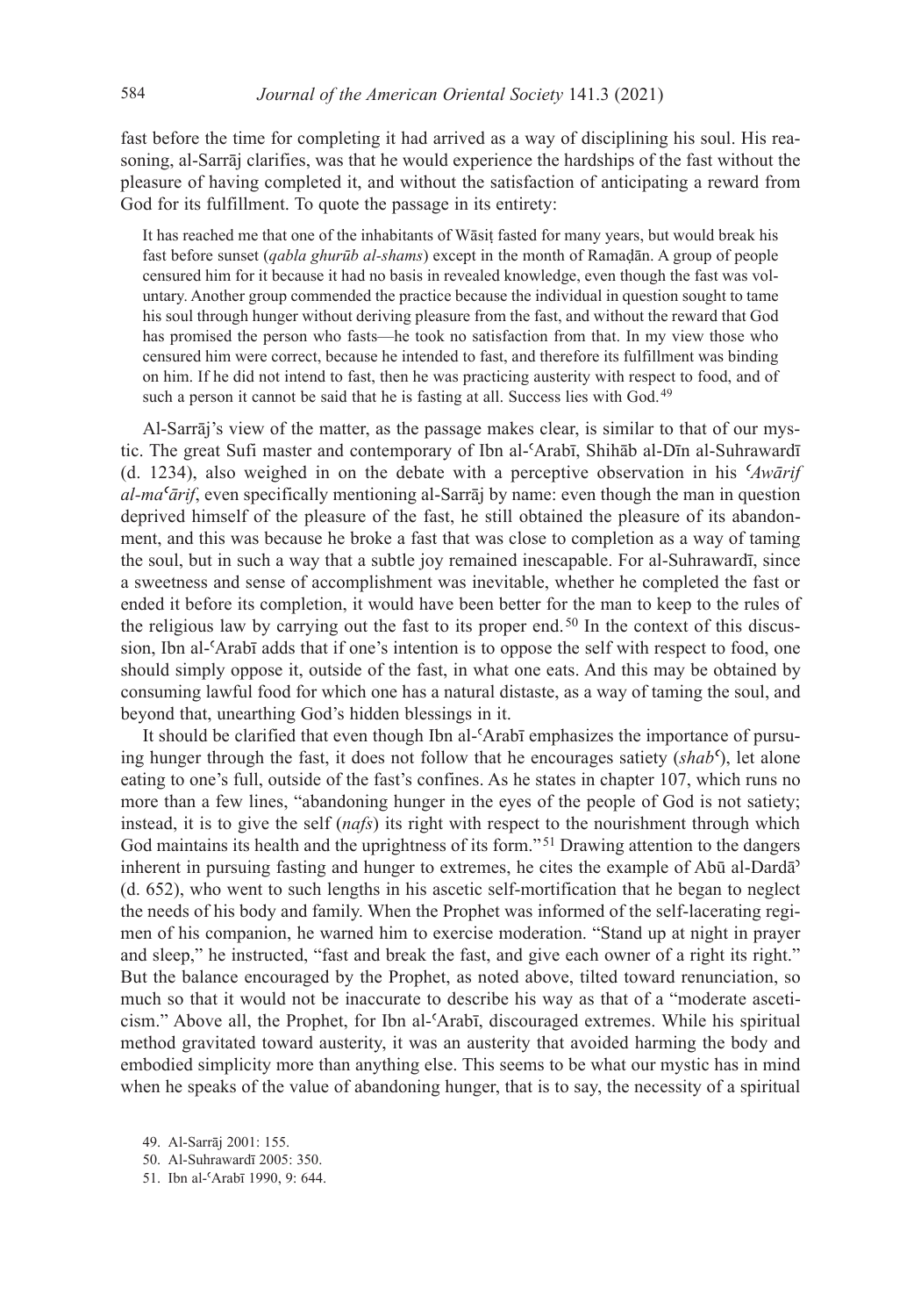life that combines the experience of hunger with one that gives the body its due, lest the aspirant become too narrowly fixated on bodily self-denial alone or fall into asceticism for its own sake  $52$ 

## **REFERENCES**

- Abrahamov, B. 2010. Abandoning the Station *(tark al-maqām*), as Reflecting Ibn al-ʿArabī's Principle of Relativity. *Journal of the Muhyiddin Ibn Arabi Society* 47: 23–36.
- Addas, C. 1993. *Quest for the Red Sulphur: The Life of Ibn ʿArabī*, tr. P. Kingsley. Cambridge: The Islamic Texts Society.
- Andrae, T. 1987. *In the Garden of Myrtles: Studies in Early Islamic Mysticism*, tr. B. Sharpe. Albany: State Univ. of New York.
- Bashear, S. 2004. *ʿĀshūrā*, an Early Muslim Fast. In *Studies in Early Islamic Tradition*, ed. S. Bashear, 282–316. Jerusalem: The Max Schloessinger Memorial Foundation, The Hebrew Univ. of Jerusalem.
- Braun, C. von. 2006. Fasting. *The Brill Dictionary of Religion*, ed. K. von Stuckrad, 2: 719–20. 4 vols. Leiden: Brill.
- Chiabotti, F. et al., eds. 2016. *Ethics and Spirituality in Islam: Sufi* adab. Leiden: Brill.
- Chittick, W. 1989. *The Sufi Path of Knowledge: Ibn alʿArabi's Metaphysics of Imagination*. Albany: State Univ. of New York.
- Chodkiewicz, M. 2009. *Miʿrāj alkalima*: From the *Risāla Qushayriyya* to the *Futūḥāt Makkiyya*. *Journal of the Muhyiddin Ibn Arabi Society* 45, http://www.ibnarabisociety.org/articles/ibn-arabi-mirajal-kalima.html (orig. Fr. publ. in *Reason and Inspiration: Theology, Philosophy and Mysticism in Muslim Thought*, ed. T. Lawson. London: I.B. Tauris in association with the Institute of Ismaili Studies, 2005).
- Corbin, H. 1969. *Creative Imagination in the Ṣūfism of Ibn ʿArabī*, tr. R. Manheim. Princeton: Princeton Univ. Press.
- al-Ghazālī, Abū Ḥāmid. 1998. *Iḥyā*ʾ *ʿulūm aldīn*. 5 vols. Aleppo: Dār al-Waʿī.

———. 2008. *AlMaqṣad alasnā*. Cairo: Dār al-Salām.

- ———. 2018. *Kitāb asrār alzakāt wa Kitāb asrār alṣiyām: The Mysteries of Charity and the Mysteries of Fasting. Book 5 and 6 of the Ihya*<sup>3</sup> 'ulūm al-dīn, tr. M. A. Fitzgerald. Louisville, KY: Fons Vitae.
- Goiten, S. D. 1966. Ramadan, the Muslim Month of Fasting. In *Studies in Islamic History and Institutions*, ed. S. D. Goiten, 90–110. Leiden: Brill.
- Gramlich, R. 1997. *Weltverzicht: Grundlagen und Weisen islamischer Askese*. Veröffentlichungen der Orientalischen Kommission, vol. 43. Wiesbaden: Harrassowitz.
- Gril, D. 1993. *Adab* and Revelation or One of the Foundations of the Hermeneutics of Ibn 'Arabi. In *Muhyiddin Ibn ʿArabi: A Commemorative Volume*, ed. S. Hirtenstein and M. Tiernan, 228–63. Shaftesbury, Dorset: Element Books Ltd.
- Hastings, J., ed. 1908–28. *Encyclopaedia of Religion and Ethics*. Vol. 5. New York: Charles Scribner's Sons.
- Hoffman, V. J. 1995. Eating and Fasting for God in Sufi Tradition. *Journal of the American Academy of Religion* 63.3: 465–84.
- Hujwīrī. 1992. *The Kashf al-Maḥjūb: The Oldest Persian Treatise on Sufism*, tr. R. A. Nicholson. Repr. Lahore: Islamic Book Service.
- Ibn al-ʿArabī. 1971. *Sufis of Andalusia: The* Rūh al-quds *and* al-Durrat al-fākhirah *of Ibn ʿArabī*, tr. R. W. J. Austin. London: Allen and Unwin.
	- ———. 1990. *AlFutūḥāt almakkiyya*, ed. ʿU. Yaḥyā. 14 vols. Repr. Cairo: Al-Hayʾa al-Miṣriyya al-ʿĀmma li-l-Kitāb.

52. On transcending or moving beyond the limitations of each of the virtues, see Abrahamov 2010. See also my observations in Khalil 2018: 45–51.